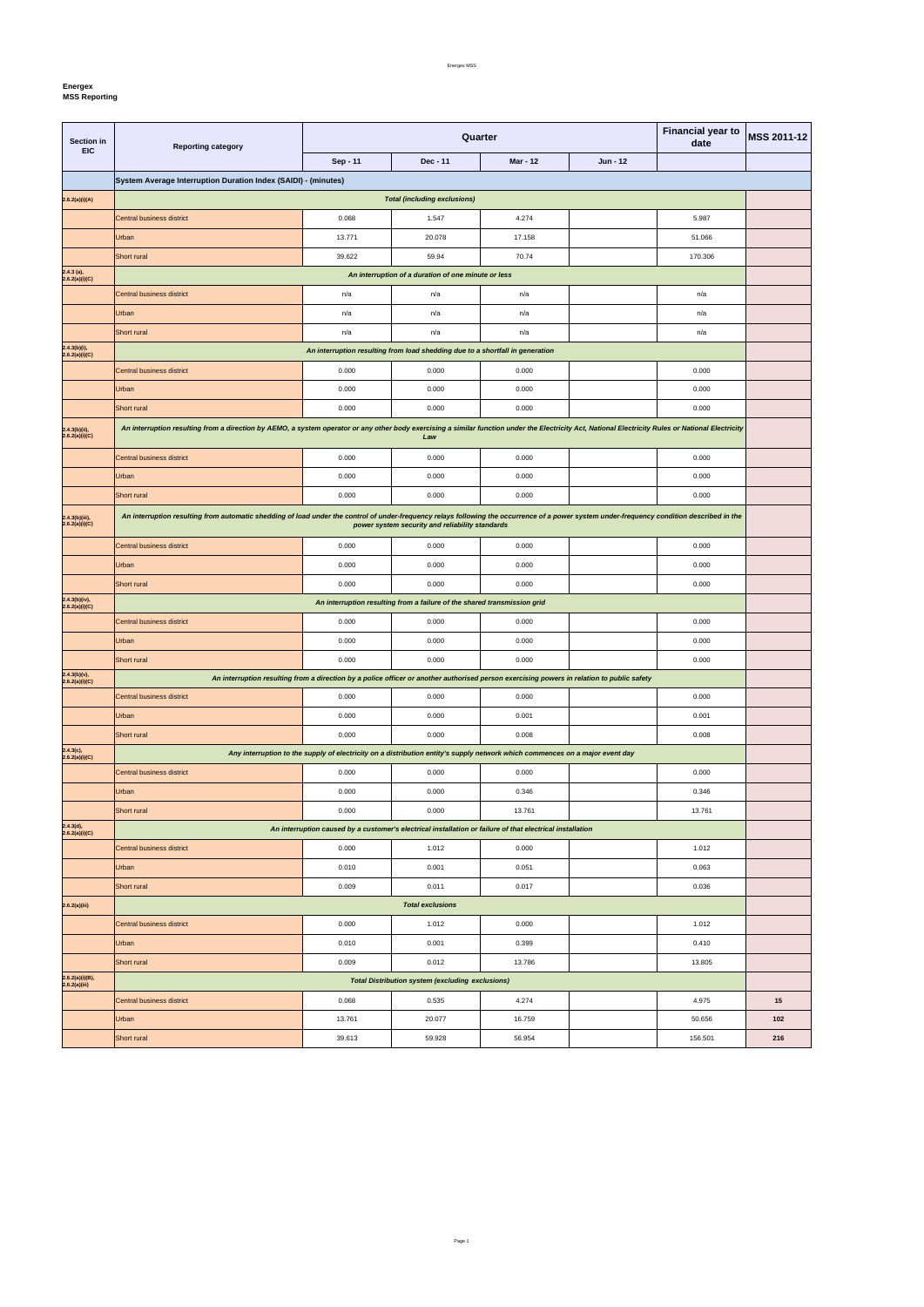Energex MSS

| $2.6.2(a)(i)(B),$<br>$2.6.2(a)(iii)$ | Urban<br>Short rural | 0.167<br>0.342 | 0.220<br>0.549 | 0.189<br>0.485 | 0.577<br>1.377 | 1.22<br>2.42 |
|--------------------------------------|----------------------|----------------|----------------|----------------|----------------|--------------|
|                                      |                      |                |                |                |                |              |

Note: The December 2011 quarterly report included small SAIDI and SAIFI values attributed to "An interruption resulting from a failure of the shared transmission grid". These values were the result of a single interruption

|                                     | <b>Financial year to</b><br>Quarter<br>date                                                                                                                                                                                                    |            |                                                                               | <b>MSS 2011-12</b>                                                                                                           |          |       |      |  |
|-------------------------------------|------------------------------------------------------------------------------------------------------------------------------------------------------------------------------------------------------------------------------------------------|------------|-------------------------------------------------------------------------------|------------------------------------------------------------------------------------------------------------------------------|----------|-------|------|--|
| Section in<br><b>EIC</b>            | <b>Reporting category</b>                                                                                                                                                                                                                      | $Sep - 11$ | Dec - 11                                                                      | <b>Mar - 12</b>                                                                                                              | Jun - 12 |       |      |  |
|                                     | System Average Interruption Frequency Index (SAIFI) - (number)                                                                                                                                                                                 |            |                                                                               |                                                                                                                              |          |       |      |  |
| <b>Total (including exclusions)</b> |                                                                                                                                                                                                                                                |            |                                                                               |                                                                                                                              |          |       |      |  |
| 2.6.2(a)(i)(A),                     | Central business district                                                                                                                                                                                                                      | 0.001      | 0.014                                                                         | 0.010                                                                                                                        |          | 0.025 |      |  |
| 2.6.2(a)(iii)                       | Urban                                                                                                                                                                                                                                          | 0.168      | 0.220                                                                         | 0.192                                                                                                                        |          | 0.580 |      |  |
|                                     | Short rural                                                                                                                                                                                                                                    | 0.342      | 0.549                                                                         | 0.554                                                                                                                        |          | 1.446 |      |  |
|                                     |                                                                                                                                                                                                                                                |            | An interruption of a duration of one minute or less                           |                                                                                                                              |          |       |      |  |
| $2.4.3$ (a),                        | <b>Central business district</b>                                                                                                                                                                                                               | n/a        | n/a                                                                           | n/a                                                                                                                          |          | n/a   |      |  |
| 2.6.2(a)(i)(C)                      | Urban                                                                                                                                                                                                                                          | n/a        | n/a                                                                           | n/a                                                                                                                          |          | n/a   |      |  |
|                                     | Short rural                                                                                                                                                                                                                                    | n/a        | n/a                                                                           | n/a                                                                                                                          |          | n/a   |      |  |
|                                     |                                                                                                                                                                                                                                                |            | An interruption resulting from load shedding due to a shortfall in generation |                                                                                                                              |          |       |      |  |
| $2.4.3(b)(i)$ ,                     | Central business district                                                                                                                                                                                                                      | 0.000      | 0.000                                                                         | 0.000                                                                                                                        |          | 0.000 |      |  |
| 2.6.2(a)(i)(C)                      | Urban                                                                                                                                                                                                                                          | 0.000      | 0.000                                                                         | 0.000                                                                                                                        |          | 0.000 |      |  |
|                                     | Short rural                                                                                                                                                                                                                                    | 0.000      | 0.000                                                                         | 0.000                                                                                                                        |          | 0.000 |      |  |
|                                     | An interruption resulting from a direction by AEMO, a system operator or any other body exercising a similar function under the Electricity Act, National Electricity Rules or National Electricity                                            |            | Law                                                                           |                                                                                                                              |          |       |      |  |
| $2.4.3(b)(ii)$ ,<br>2.6.2(a)(i)(C)  | <b>Central business district</b>                                                                                                                                                                                                               | 0.000      | 0.000                                                                         | 0.000                                                                                                                        |          | 0.000 |      |  |
|                                     | Urban                                                                                                                                                                                                                                          | 0.000      | 0.000                                                                         | 0.000                                                                                                                        |          | 0.000 |      |  |
|                                     | Short rural                                                                                                                                                                                                                                    | 0.000      | 0.000                                                                         | 0.000                                                                                                                        |          | 0.000 |      |  |
|                                     | An interruption resulting from automatic shedding of load under the control of under-frequency relays following the occurrence of a power system under-frequency condition described in the<br>power system security and reliability standards |            |                                                                               |                                                                                                                              |          |       |      |  |
| 2.4.3(b)(iii),<br>2.6.2(a)(i)(C)    | Central business district                                                                                                                                                                                                                      | 0.000      | 0.000                                                                         | 0.000                                                                                                                        |          | 0.000 |      |  |
|                                     | Urban                                                                                                                                                                                                                                          | 0.000      | 0.000                                                                         | 0.000                                                                                                                        |          | 0.000 |      |  |
|                                     | Short rural                                                                                                                                                                                                                                    | 0.000      | 0.000                                                                         | 0.000                                                                                                                        |          | 0.000 |      |  |
|                                     | An interruption resulting from a failure of the shared transmission grid                                                                                                                                                                       |            |                                                                               |                                                                                                                              |          |       |      |  |
| $2.4.3(b)(iv)$ ,<br>2.6.2(a)(i)(C)  | Central business district                                                                                                                                                                                                                      | 0.000      | 0.000                                                                         | 0.000                                                                                                                        |          | 0.000 |      |  |
|                                     | Urban                                                                                                                                                                                                                                          | 0.000      | 0.000                                                                         | 0.000                                                                                                                        |          | 0.000 |      |  |
|                                     | Short rural                                                                                                                                                                                                                                    | 0.000      | 0.000                                                                         | 0.000                                                                                                                        |          | 0.000 |      |  |
|                                     | An interruption resulting from a direction by a police officer or another authorised person exercising powers in relation to public safety                                                                                                     |            |                                                                               |                                                                                                                              |          |       |      |  |
| $2.4.3(b)(v)$ ,<br>2.6.2(a)(i)(C)   | Central business district                                                                                                                                                                                                                      | 0.000      | 0.000                                                                         | 0.000                                                                                                                        |          | 0.000 |      |  |
|                                     | Urban                                                                                                                                                                                                                                          | 0.000      | 0.000                                                                         | 0.000                                                                                                                        |          | 0.000 |      |  |
|                                     | Short rural                                                                                                                                                                                                                                    | 0.000      | 0.000                                                                         | 0.000                                                                                                                        |          | 0.000 |      |  |
|                                     |                                                                                                                                                                                                                                                |            |                                                                               | Any interruption to the supply of electricity on a distribution entity's supply network which commences on a major event day |          |       |      |  |
| $2.4.3(c)$ ,                        | Central business district                                                                                                                                                                                                                      | 0.000      | 0.000                                                                         | 0.000                                                                                                                        |          | 0.000 |      |  |
| 2.6.2(a)(i)(C)                      | Urban                                                                                                                                                                                                                                          | 0.000      | 0.000                                                                         | 0.002                                                                                                                        |          | 0.002 |      |  |
|                                     | Short rural                                                                                                                                                                                                                                    | 0.000      | 0.000                                                                         | 0.069                                                                                                                        |          | 0.069 |      |  |
|                                     |                                                                                                                                                                                                                                                |            |                                                                               | An interruption caused by a customer's electrical installation or failure of that electrical installation                    |          |       |      |  |
| 2.4.3(d),<br>2.6.2(a)(i)(C)         | Central business district                                                                                                                                                                                                                      | 0.000      | 0.008                                                                         | 0.000                                                                                                                        |          | 0.008 |      |  |
|                                     | Urban                                                                                                                                                                                                                                          | 0.000      | 0.000                                                                         | 0.000                                                                                                                        |          | 0.001 |      |  |
|                                     | Short rural                                                                                                                                                                                                                                    | 0.000      | 0.000                                                                         | 0.000                                                                                                                        |          | 0.000 |      |  |
|                                     |                                                                                                                                                                                                                                                |            | <b>Total exclusions</b>                                                       |                                                                                                                              |          |       |      |  |
| 2.6.2(a)(iii)                       | Central business district                                                                                                                                                                                                                      | 0.000      | 0.008                                                                         | 0.000                                                                                                                        |          | 0.008 |      |  |
|                                     | Urban                                                                                                                                                                                                                                          | 0.000      | 0.000                                                                         | 0.003                                                                                                                        |          | 0.003 |      |  |
|                                     | Short rural                                                                                                                                                                                                                                    | 0.000      | 0.000                                                                         | 0.069                                                                                                                        |          | 0.069 |      |  |
|                                     |                                                                                                                                                                                                                                                |            | <b>Total Distribution System (excluding exclusions)</b>                       |                                                                                                                              |          |       |      |  |
|                                     | Central business district                                                                                                                                                                                                                      | 0.001      | 0.006                                                                         | 0.010                                                                                                                        |          | 0.017 | 0.15 |  |

| Section in     | A description of any major event days | Date       |
|----------------|---------------------------------------|------------|
| 2.6.2(a)(i)(D) | Storms                                | 21/02/2012 |

| Section in<br><b>EIC</b> | An explanation of reasons for a distribution entity exceeding (where applicable) those minimum service standards and proposals to improve performance | <b>Exceeded MSS</b> |
|--------------------------|-------------------------------------------------------------------------------------------------------------------------------------------------------|---------------------|
| 2.6.2(a)(i)(E            |                                                                                                                                                       |                     |

Page 2